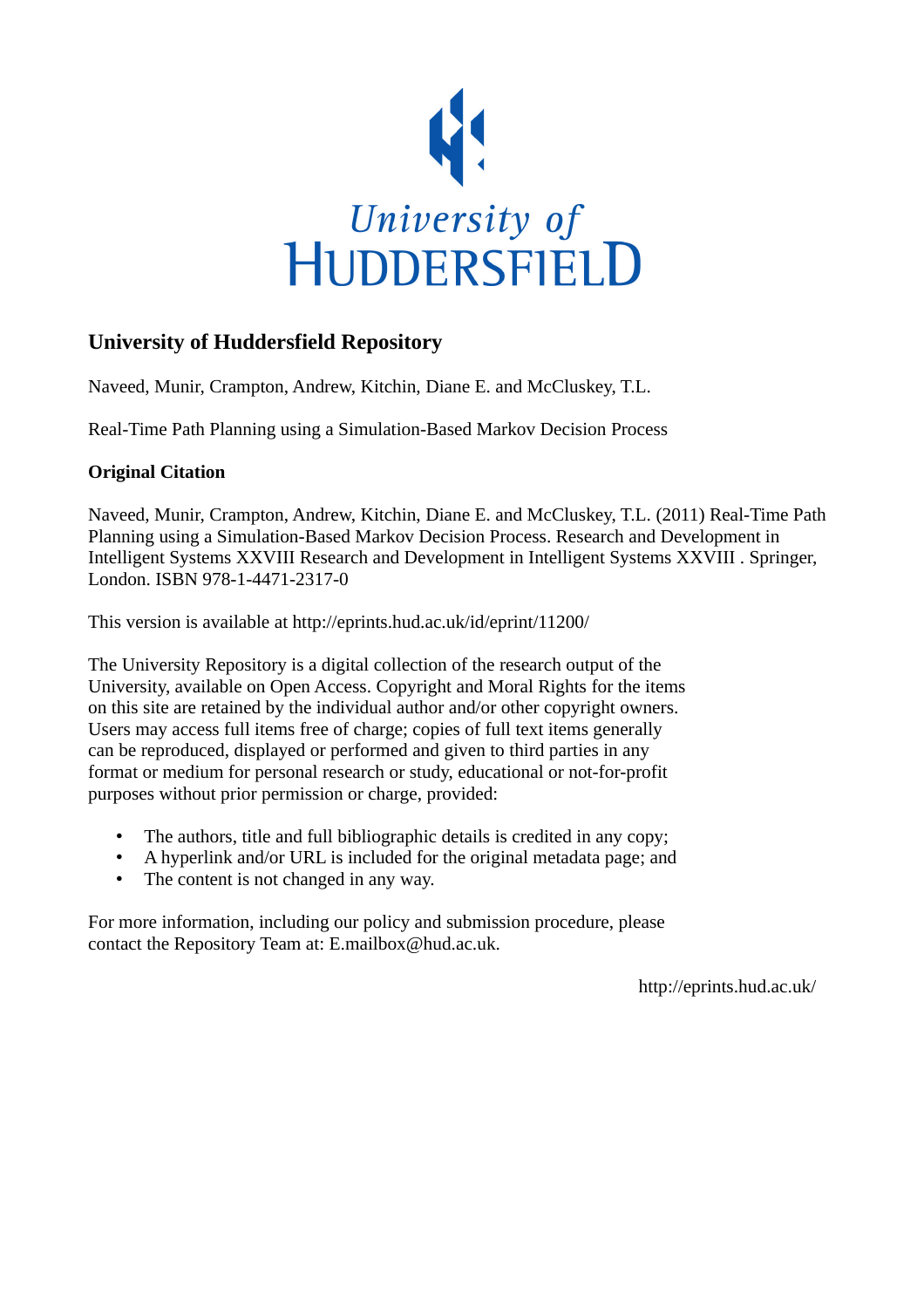M. Naveed, A. Crampton, D. Kitchin and T.L. McCluskey

Abstract This paper introduces a novel path planning technique called MCRT which is aimed at non-deterministic, partially known, real-time domains populated with dynamically moving obstacles, such as might be found in a real-time strategy (RTS) game. The technique combines an efficient form of Monte-Carlo tree search with the randomized exploration capabilities of rapidly exploring random tree (RRT) planning. The main innovation of MCRT is in incrementally building an RRT structure with a collision-sensitive reward function, and then re-using it to efficiently solve multiple, sequential goals. We have implemented the technique in MCRT-planner, a program which solves non-deterministic path planning problems in imperfect information RTS games, and evaluated it in comparison to four other state of the art techniques. Planners embedding each technique were applied to a typical RTS game and evaluated using the game score and the planning cost. The empirical evidence demonstrates the success of MCRT-planner.

## 1 Introduction

Real-Time Strategy (RTS) games are complex real-time concurrent systems where players build societies and engage in simulated combat to capture territory and explore the game world to collect resources. Path planning is a challenging task that is required frequently in RTS games by human or AI players. The key challenging aspects of path planning problems in RTS games are tight time constraints, limited CPU and memory, partial visibility, and large and dynamic game worlds. These domains require an automated planner to solve planning problems with non-

Munir Naveed, University of Huddersfield, e-mail: m.naveed@hud.ac.uk, Andrew Crampton, University of Huddersfield, e-mail: a.crampton@hud.ac.uk, Diane Kitchin, University of Huddersfield, e-mail: d.kitchin@hud.ac.uk, Lee McCluskey, University of Huddersfield, e-mail: t.l.mccluskey@hud.ac.uk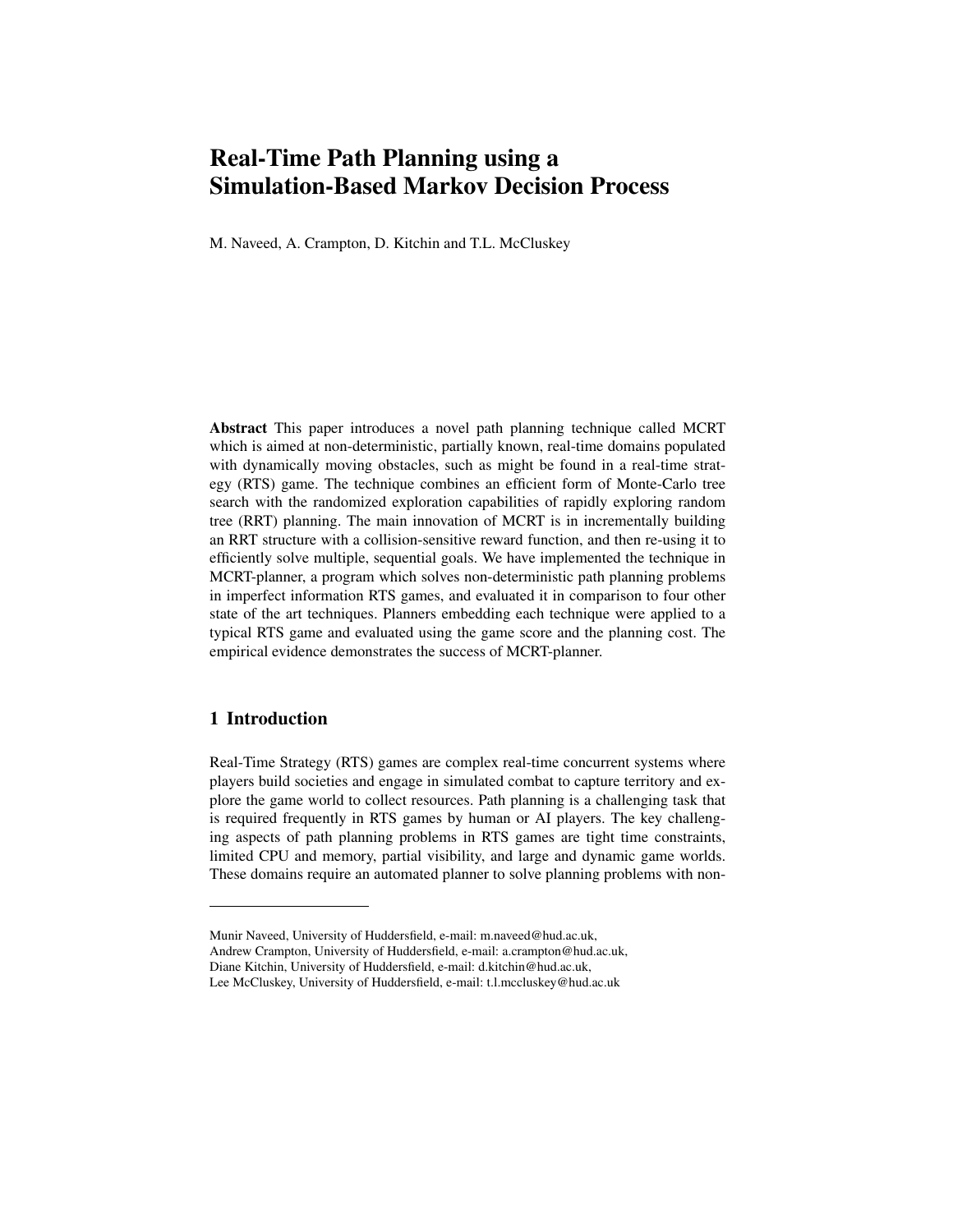deterministic effects. Markov Decision Process (MDP) is a common planning formalism used to represent planning problems in nondeterministic domains. MDPs can be solved using either Dynamic Programming (DP) [3] or Monte-Carlo Simulations [20]. The current dynamic programming based planners such as mGPT [6] are applicable in domains that are modeled in a specific planning language (e.g. Probabilistic planning domain language) and all transition probabilities in the domain must be available before planning is started. The transition probabilities are used in DP to calculate the state values. Monte-Carlo (MC) planning requires only a simulation model that can generate a sequence of samples (of states or actions) according to the desired sampling distribution and a reward function to evaluate them. MC Planning uses the average rewards (of the samples) to estimate action (or state) values rather than using the pre-computed transition probabilities in a stochastic domain. Therefore, MC Planning does not need the availability of transition probabilities before the start of planning. The modeling of a RTS game in a planning language is a challenging task. MC planning is suitable for RTS games as it is easy to build a simulator for the game.

The main challenging issue in MC planning is the adjustment of the balance between the exploration of new actions and exploitation of the previously discovered promising actions. A recent MC planning approach called Upper Confidence bounds applied to Trees (UCT) [14] uses the selective action sampling approach to control the trade-off between exploration and exploitation. UCT exploits the best actions to generate the look-ahead search tree in a Monte-Carlo simulation. An action is best if its estimated value is higher than other applicable actions at a state. UCT maintains exploration by using a domain-dependent constant and the number of times an action is sampled since the start of the simulations. UCT has been an effective planning approach in domains where the reward of the state-action pairs is in the range of  $[0,1]$  e.g. Go  $[10]$ . In RTS games, the action values can be greater than this range [1]. UCT in its original form is not suitable for RTS games. The variations of UCT have been explored in RTS games for tactical assault planning [1] and path planning [19]. In this paper, we extend the work of [19] with the following contributions:

- 1. We introduce a new domain-independent way of controlling the trade-off between exploration and exploitation in the Monte-Carlo simulations. The new approach combines the exploration feature of rapidly-exploring random trees (RRT [18]) with the exploitation scheme of UCT. The look-ahead tree in a simulation is built by performing exploitation and exploration in a sequence. The new approach is called MCRT search.
- 2. The paper presents a new path planner called MCRT Planner that uses MCRT search. MCRT planner is a real-time path planner that interleaves planning and plan execution. MCRT planner also incrementally builds a tree to reuse the searching efforts.
- 3. We provide an empirical study of MCRT planner in a typical RTS game and compare its performance with its close rivals: UCT, RRT, Real-time Dynamic Programming (RTDP) [2] and LSS-LRTA\* [15]. The performance is evaluated using the game score and the number of states explored during the planning.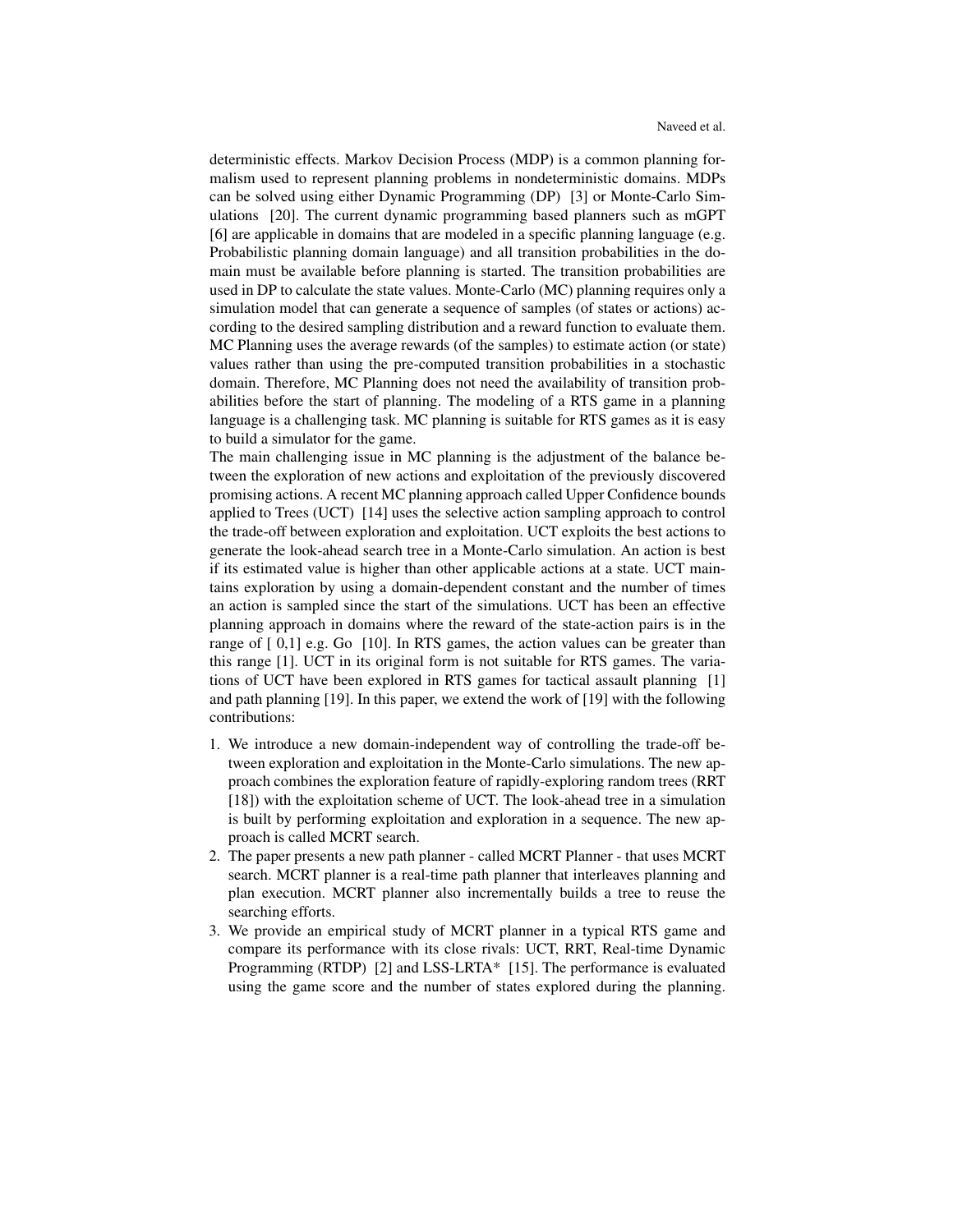The experimental results demonstrate the success of MCRT planner over its rival techniques.

#### 2 Problem Formulation

The class of problems we consider are typical of autonomous agent path planning in RTS games. It is assumed an agent knows the size of the world, its position and velocity (collectively called its state), the position of its target goal states, and the set of obstacles that are within the pre set limits of its sight (which takes into account occlusion by obstacles blocking places it would normally see). The set of obstacles include both static and dynamic obstacles. The dynamic obstacles make the agent's moves non-deterministic. We formulate the path planning problem as a simulationbased Markov Decision Process (MDP) [20]. It is represented as (*S*,*A*,*T*,*Q*,*so*,*G*) where *S* is a finite set of states, *A* is a finite set of actions, *T* is a stochastic state transition function,  $Q(s, a, h)$  represents the estimated value of the action  $a \in A(s)$ over a finite horizon *h* at state *s*,  $s<sub>o</sub>$  is the initial state and *G* is the set of the goal states. For any state  $s \in S$ , we define  $A(s)$  to be the set of applicable actions at *s* where  $A(s) \subset A$ . The stochastic transition function *T* is a function of a state-action pair that randomly selects a next state for the input state-action pair. For example, for the current state *s* and action *a*, *T* selects a state *snext* randomly from all successor states of *s* that are possible to reach with *a*.

$$
s_{next} = T(s, a) \tag{1}
$$

An action *a* is encoded as  $(dx, dy, u)$  where  $dx \in \{-1, 0, 1\}$ ,  $dy \in \{-1, 0, 1\}$  and *u* is the speed of the movable agent.  $V(s)$  represents the value of the state *s*. The value of a state *s* is measured using the estimated action values.

$$
V(s) = max_a Q(s, a, h)
$$
 (2)

The stochastic transition function *T* is built using a probability distribution *P*. *P* is used to estimate the transition probabilities in the state space. A transition probability  $p(s_i, a, s_j) \in P$  represents the probability of moving an agent to  $s_j$  when  $a \in A(s_i)$  is applied at  $s_i$ . *P* is updated during online planning using a frequency based approach [2] and is given in (3).

$$
p(s_i, a, s_j) = N(s_i, a, s_j) / N(s_i, a)
$$
\n
$$
(3)
$$

where  $N(s_i, a, s_j)$  is the total number of times action *a* is selected at  $s_i$  to move to  $s_j$  and  $N(s_i, a)$  is the total number of times *a* is selected at  $s_i$  since the start of the planning task. The exception to this is that a move to an *occupied* state has the probability 0. In stochastic transition function  $T$ , the states with high transition probabilities have more chances of selection than the states with low probabilities.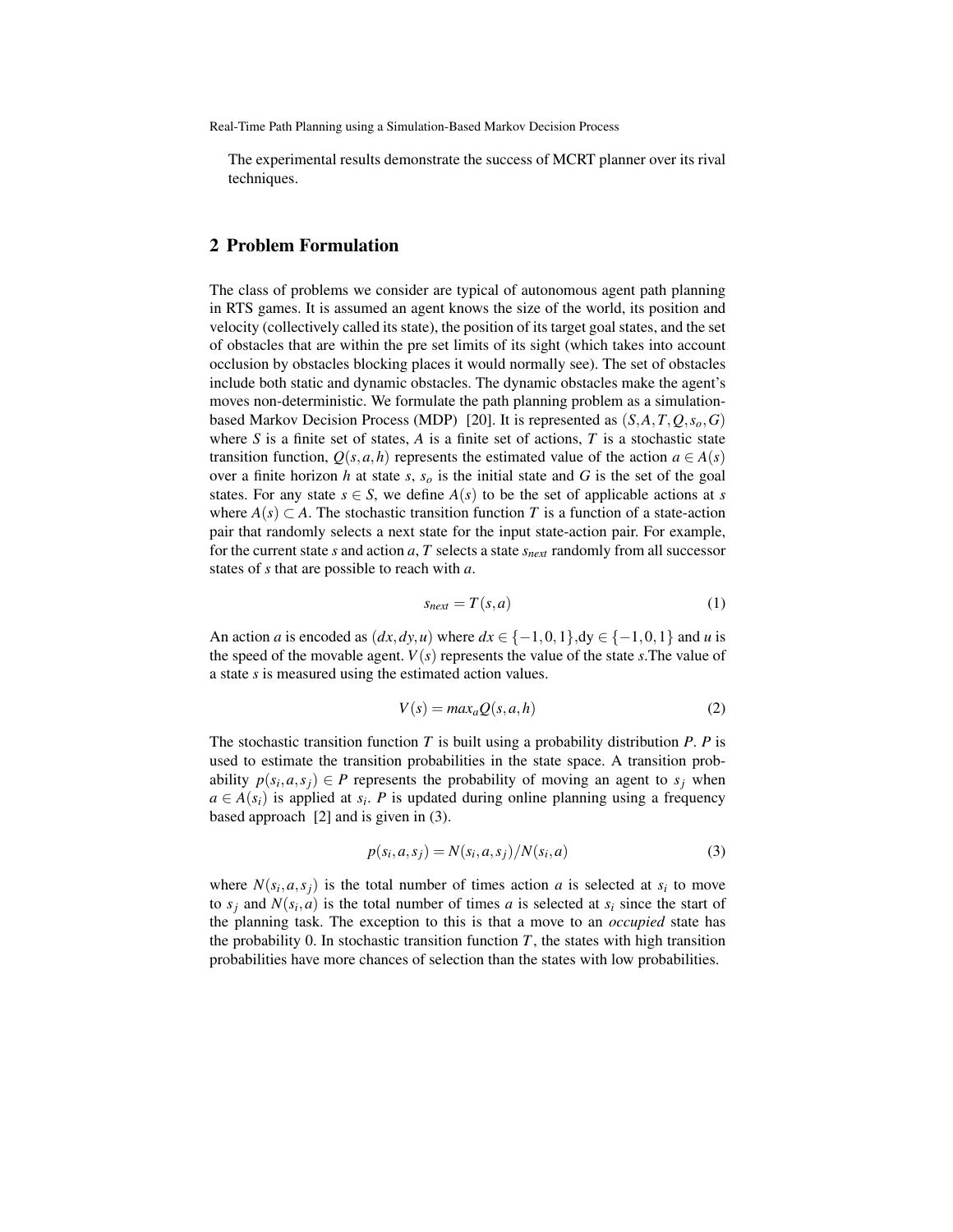#### 3 The MCRT Search

MCRT search has been designed to find a new domain-independent way of handling the exploration and exploitation trade-off in the Monte-Carlo simulations and to introduce a multi-objective reward function. MCRT search evaluates an action with respect to two objectives. The first objective is to reduce the distance to the goal state and other is to avoid the collision with the static objects. Tuning the domain specific parameters (e.g. UCT uses one parameter) to balance the exploration and exploitation in a domain requires an offline empirical work. Such empirical work is a cumbersome and time-consuming task in RTS games. An investigation to find a domain independent way of managing the exploration and exploitation is crucial for RTS-type domains. Path planning in RTS games is not only required to find the shortest path but also to handle other issues e.g. to avoid areas occupied by static objects or enemy units. Intuitively, a multi-objective reward function is suitable for RTS games.

MCRT is a local search algorithm that is designed for planners that interleave planning and plan execution. MCRT search starts by finding the local search space for the current state of the planning agent. The size of the local space for a state *s* is  $|A(s)|$ . The value of each neighbouring state in the local space is measured at least once using the Monte-Carlo simulations. The Monte-Carlo simulations are performed for a fixed time duration. The simulation time is independent of the size of the search space. In every simulation, the look-ahead depth is kept finite and fixed to keep MCRT a real-time search method. In the simulations, the non-deterministic transition function is used to estimate the value and effects of sampled action. The value of each state is calculated using (2). At the end of the simulations, MCRT selects the action to move the agent to the neighbouring state that gains the highest value since the start of the simulations. Ties are broken by random selection.

### *3.1 Algorithmic Details*

The MCRT technique borrows the idea of the generic Monte Carlo algorithm given in [14] and integrates it with the RRT sampling technique [18] for applications in path planning. Based on the problem formulation, the current state (i.e. *sc*), and the current target goal  $(g)$ , the MCRT function (Figure 1) returns the action it evaluates to be the most promising. It has access to system parameters that are calculated to take into account the real-time characteristics of the application to which MCRT is applied: the look-ahead depth, the time elapsed and its allowed cycle time. MCRT starts (line 1, Figure 1) by initialising the set *S* of (*state*,*reward*) pairs, where *state* is a neighbour of *sc*, the current state. The repeat loop iterates as long as the realtime constraints allow. The *ChooseNeighbour* function (line 3) selects which *s<sup>n</sup>* will be used for expansion: the choice is initially random from the set of unexpanded neighbouring states of state *sc*, but once all neighbouring states have been seen it selects the neighbouring state with the highest reward value currently recorded in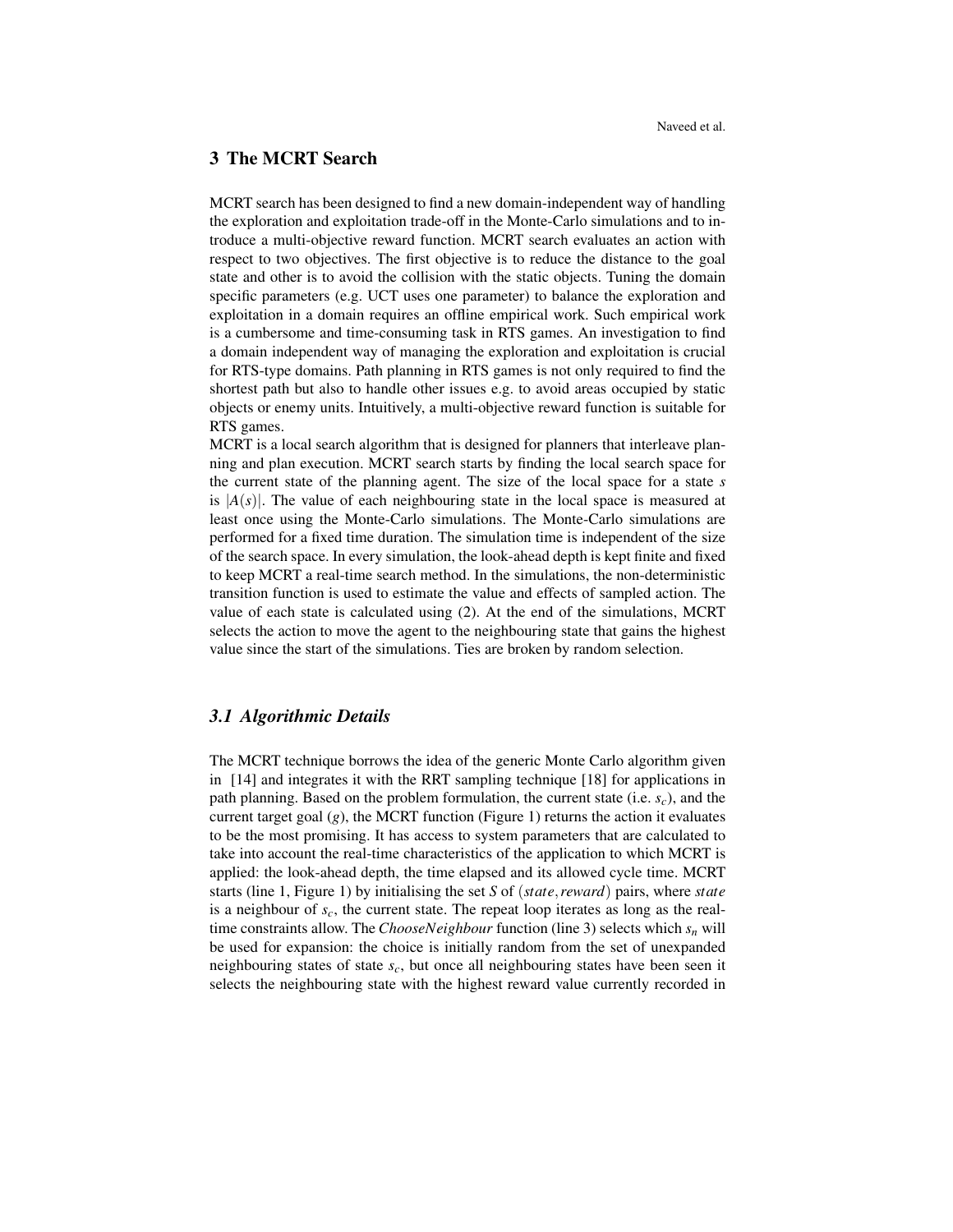*S*. After each call to the *RewardSim* function is made (line 4), *S* is updated with a new reward value for a particular neighbour *sn*. After the simulations have finished, line 7 determines *sbest*, the neighbour with the maximum estimated reward. Line 8 returns the action *a* which is aimed in the direction of neighbour *sbest*. We assume *a* is unique as the actions are directional (i.e. only one action at  $s_c$  is for the motion in the direction of *sbest*). Key to MCRT is the simulation procedure *RewardSim*

**Function**  $MCRT(s_c, g)$ Read access *depth*,*timelimit*; 1.  $S := \{(s, 0) : s \text{ is a neighbor of } s_c\};$ 2. REPEAT 3.  $s_n := ChooseNeighbour(s_c);$ 4.  $r_n := \text{RewardSim}(s_n, g, \text{depth}, 1);$ <br>5. Undate *S* with  $(s_n, r_n)$ Update *S* with  $(s_n, r_n)$ 6. UNTIL (*ElapsedTime*() > *timelimit*); 7. find  $(s_{best}, r_{max}) \in S : (s, r) \in S \Rightarrow r_{max} \ge r$ ; 8. RETURN the action *a* that aims towards *sbest* End *MCRT*

#### Fig. 1: High Level Design of MCRT

(Figure 2) which estimates the reward of moving to *sn*. This is adapted from the generic Monte Carlo algorithm given in [14]. The latter work introduced a bandit algorithm for this, whereas we adapt the technique to RTS games using a novel reward estimator which takes into account potential collisions, and a static estimate involving distance from the goal. *RewardSim* expands a look-ahead tree from the neighbouring state  $s_n$  of current state  $s_c$ , by generating random samples of states, and accumulating rewards as it searches, as explained below. The main recursive

```
Function RewardSim(sn,g,depth,d)
Read access MDP;
1. IF d \neq depth THEN
2. s_{rand} := RandomSample();<br>3. a := SelectAction(s_n, s_{rand})3. a := \text{SelectAction}(s_n, s_{rand});<br>4. [s_{next}, rw] := \text{SimulateAction}4. [s_{next}, rw] := SimulateAction(s_n, a, g);<br>5. RETURN rw + RewardSim(s_{next}, g, deRETURN\ rw +RewardSim(s_{next}, g, depth, d + 1)6. ELSE RETURN 1/dist(s_n, g)End RewardSim
```
Fig. 2: RewardSim: MCRT Look-ahead Search

loop of *RewardSim* starts in line 2 where a state position *srand* is chosen at random from any position on the map excluding (i) the agent's position (ii) the position of any obstacle that the agent can see. An action is selected to progress towards *srand* using a function called *SelectAction*. This finds the neighbour of *s<sup>n</sup>* which is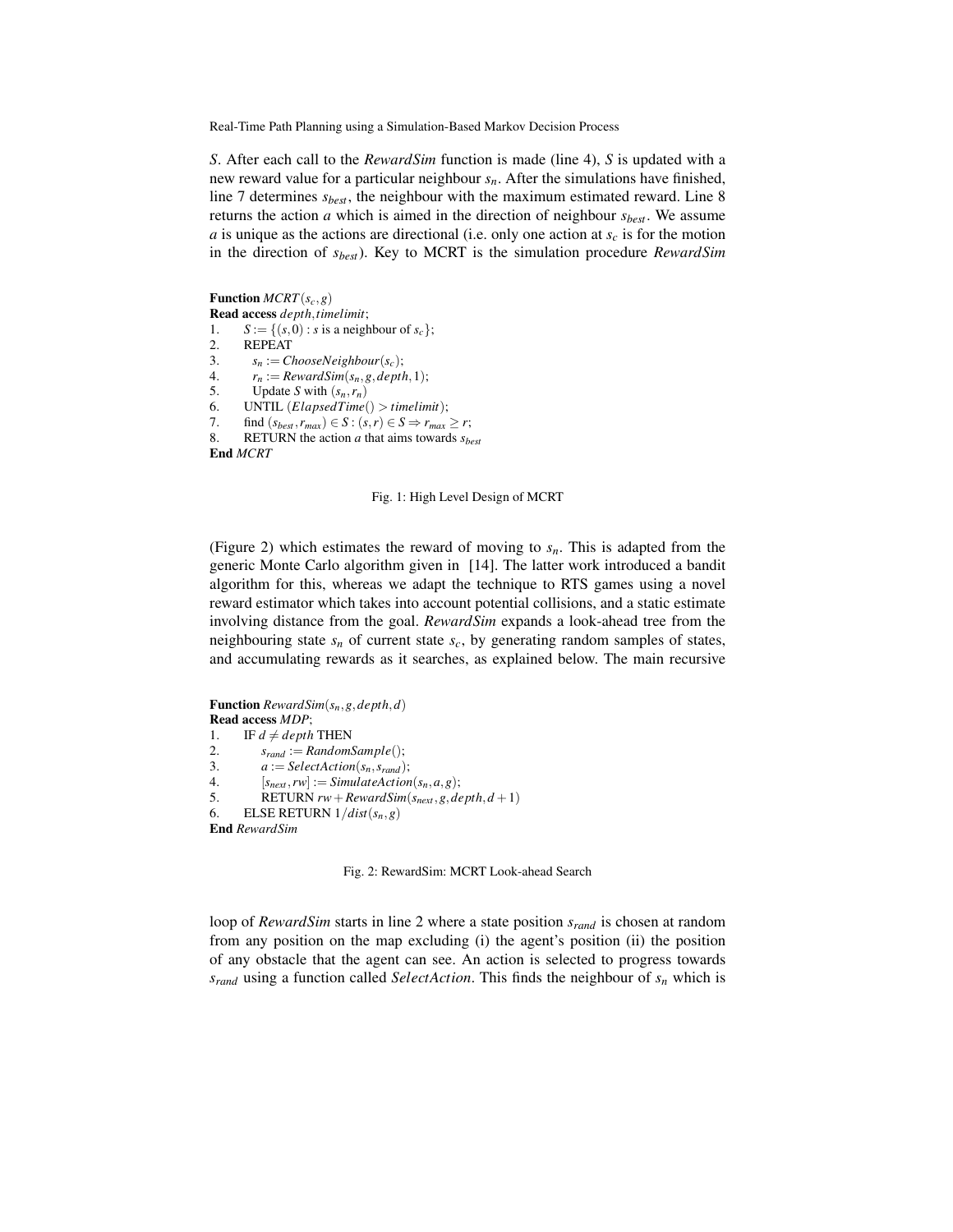nearest to *srand* using the Euclidean metric, and selects an action which is aimed towards the neighbour of *sn*. A state *snext* is generated that might be produced by the execution of this action in the *SimulateAction* explained below, and the estimated reward of that state is returned. The recursive call sums a series of rewards for each of the advancing states, with a base case calculating the reward statically as the inverse Euclidean distance from *s* to the target. The function *SimulateAction* returns

**Function** *SimulateAction*( $s_n, a, g$ ) Read access *MDP*,*W<sup>d</sup>* ; 1.  $s_{next} := Transition(s_n, a);$ 2.  $rw := ||\{t : p(s_n, a, t)) > 0\}||/(W_d * dist(s_{next}, g));$ 3. *return*[*snext* ,*rw*] End *SimulateAction*

Fig. 3: Simulate Action

a randomly selected state *snext* that the agent may occupy after execution of action *a*, and the estimate of the reward in moving to the new state *snext*. The simulator uses the probability distribution  $P$  to estimate the outcome of an action. A state  $s_{next}$  is a possible new state after the execution of action *a* at *s* if  $p(s_n, a, s_{next}) > 0$ . *Transition* (line 1 in Figure 3) assembles a list of the possible new states, and selects the next state *snext* randomly from the list, where the random choice takes into account the probability that the state is reached by the execution of *a*. Thus the higher the chance a state would be reached, the more likely it is to be chosen. In line 2 the reward for that state is calculated; the idea is that the larger the list of possible new states is for an action, then the higher the reward. This is based on the intuition that a larger list indicates there are likely to be less obstacles present in that action's direction of travel (and thus less chance of future collisions). The size of the list is divided by  $dist(s_{next}, g)$ , the Euclidean distance to the goal *g* from the new state  $s_{next}$ , as the further away, the less the reward. Finally the reward is given a scaling factor  $W<sub>d</sub>$  which normalises the relationship between the collision-free path and distance to goal: for a particular application of MCRT, this would be tuned to balance the importance of directing towards collision free paths with minimising the Euclidean distance to goal states.

Figure 4 shows a grid example of MCRT search with look-ahead of depth 5. The search starts at *S* and determines the immediate neighbours of *S* (line 1, Figure 1). These neighbours are labeled as 1.1 in Figure 4 (in Figure 4, label X.Y means that the state is produced by Figure X in line Y). If *S* is seen for the first time, then a neighbour is selected randomly (line 3, Figure 1). Suppose the randomly chosen neighbour is E2. Then MCRT runs MC simulations (*RewardSim*) to estimate the reward for the transition from S to E2. *RewardSim* expands the look-ahead search using the RRT sampling approach. A state, say C9, is selected randomly at lookahead depth  $d = 1$  from the state space (according to line 2 of Figure 2). An action  $a$ is selected to expand E2 towards C9. The action  $a$  is simulated (line 4, Figure 2) and an outcome of *a* is estimated using the probability distribution. In the example, D3 is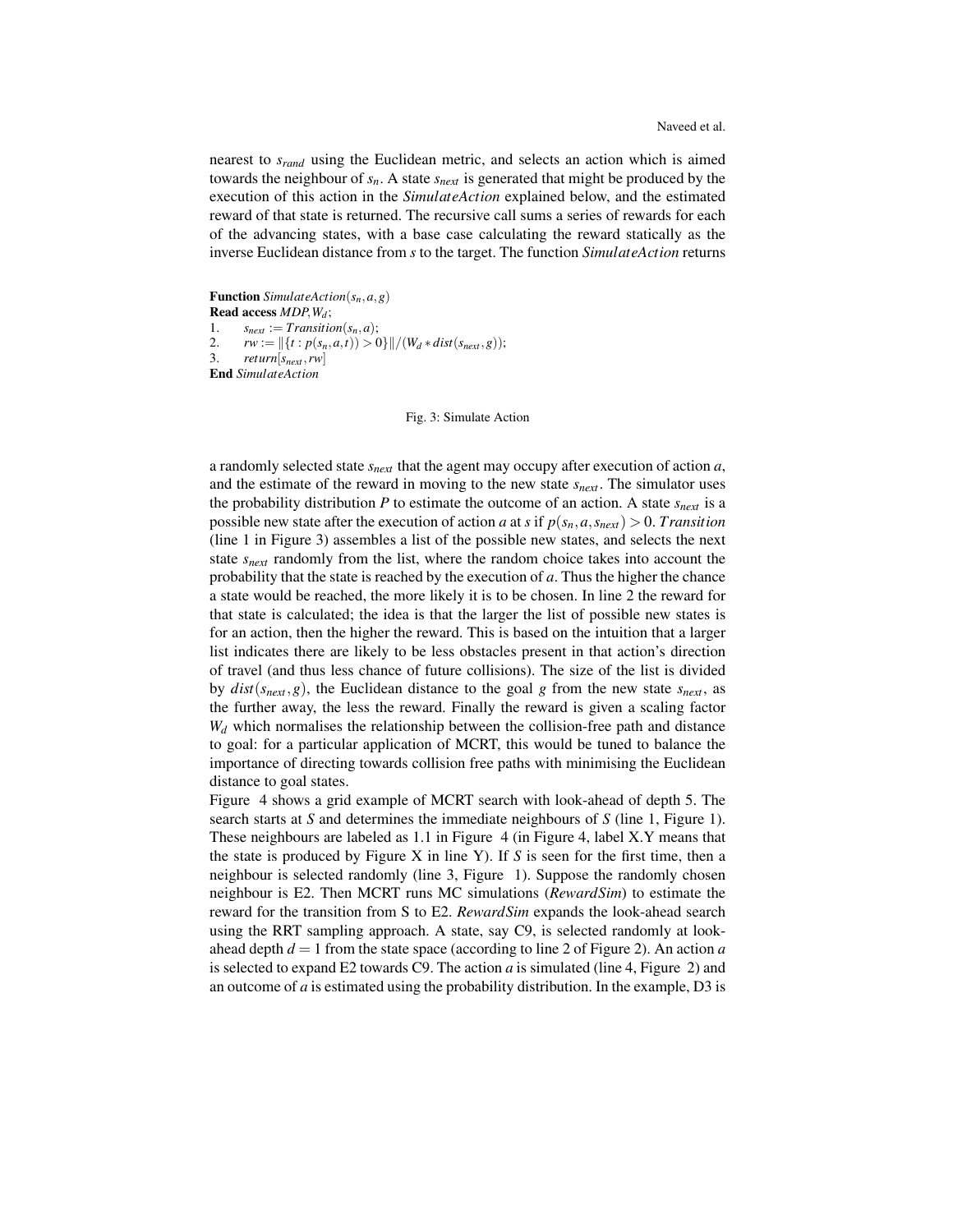



assumed as the estimated next state of E2 when action *a* is applied. The simulation also estimates and stores a reward for the state-action pair i.e. (E2, *a*). The depth of the look-ahead search is increased and *RewardSim* is run from the next state i.e. D3. An action *a* at D3 is selected according to the second random sample, say L7, and simulated to estimate the reward and the next state of D3 with action *a*, and this reward is added to the previously stored reward. This process continues until lookahead search reaches a depth of five. The next state at depth five is a leaf node of the look-ahead search. In Figure 4, G4 is the leaf node of the look-ahead search, and is evaluated using line 6 of Figure 2. The evaluated value is added to the accumulated reward and used as the final value of the reward for the transition from *S* to E2. The simulations are continued for the maximum allowed time.

#### 4 An MCRT-based Path Planner

In this section we describe how to embed the MCRT technique into a real-time path planner with a list of goal states to visit. The planner is supplied with information described in the "Problem Formulation" section above, and interleaves planning and execution as follows. Lines 1 and 2 (Figure 5) initialise a RRT tree structure (*T*). At the start of the planning loop in line 4, "pop  $g$  from  $G$ " has the effect of assigning *g* to the head of list *G*, and reducing *G*. If *G* is found to be empty, then the "pop" function will exit the loop and the program will end. The planner proceeds in two stages: in the first stage (lines 5 - 10), the RRT tree structure is populated using the MCRT technique, interleaved with action execution (line 9).

The RRT structure *T* builds up a *tree* of the collision free states of the search space within *S*, as it is possible that *s* can be revisited if (a) states are retraced (b) *Execute*( $a$ , $s$ ) leaves  $s$  unchanged - where there is an obstacle.  $T$  is expanded with an edge from *s* to *snext* if it passes the Valid test: this test returns true unless *snext* already appears in *T*, or if *s* already has a child edge in *T* that has a greater estimated reward than *snext*. In either case, the returned action is executed on *s* and the new state of the agent recorded. After the first stage achieves the first goal, the planner enters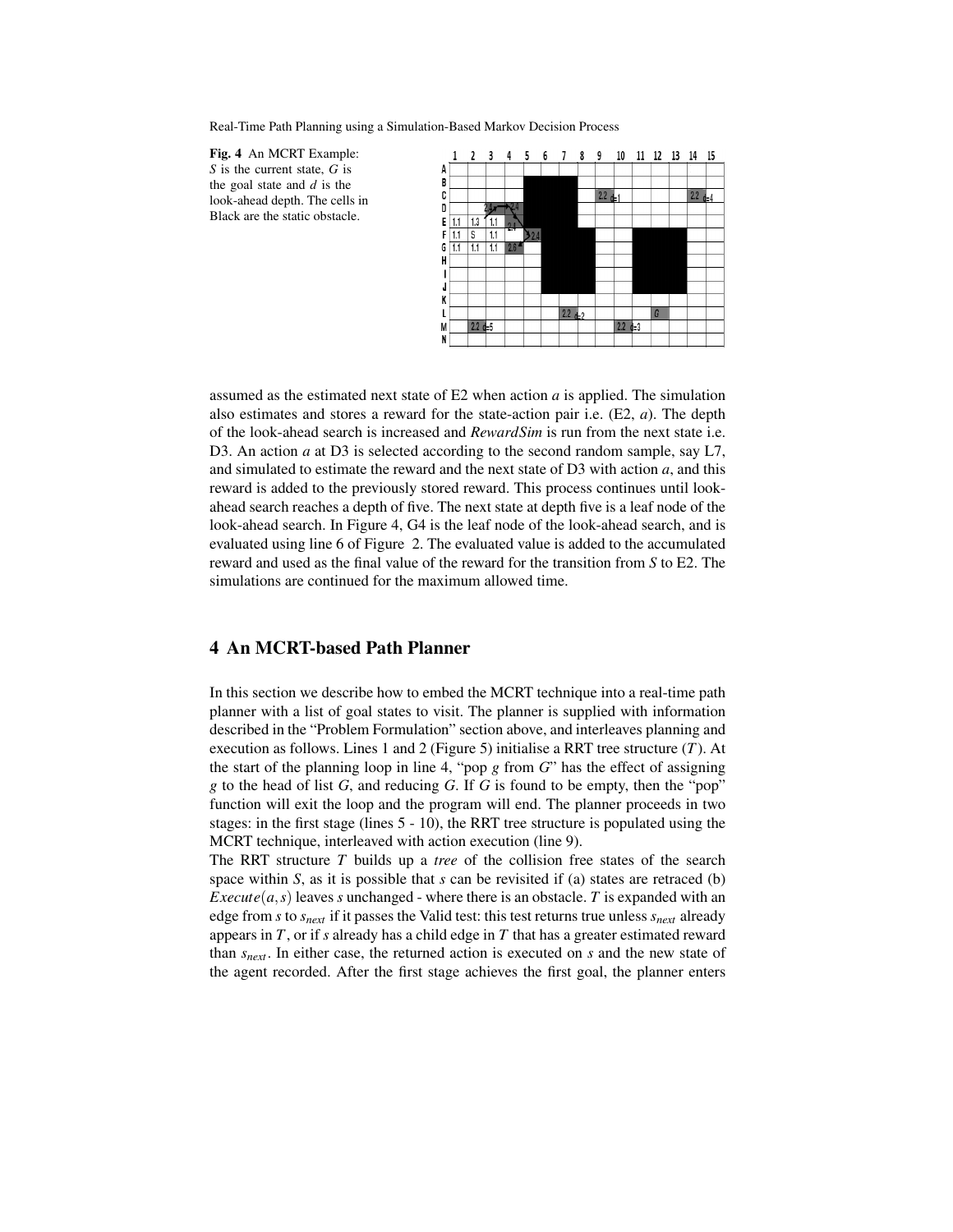Naveed et al.

Procedure *MCRT Planner* Read access MDP formulation (*S*,*A*,*P*,*R*,*so*,*G*); 1. initialise tree  $T := null$  and state  $s := s_o$ ;<br>2.  $TAddRoot(s)$ : 2. *T*.*AddRoot*(*s*); 3. WHILE G is not Empty 4. pop *g* from  $G$ ; 5. REPEAT 6.  $a := MCRT(s, g, d, n);$ 7.  $s_{next} := Transition(s, a);$ <br>8. IF  $Valid(s_{next}, s, T)$  THE IF *Valid*( $s_{next}$ , $s$ , $T$ ) THEN *T*.*addnode*( $s$ , $s_{next}$ ); 9.  $s := E$ *xecute* $(a, s)$ 10. UNTIL  $s.pos = g$ ; 11. pop *g* from  $G$ ; 12. REPEAT 13.  $a := LocalPlanningMethod(s, g, T);$ 14.  $s_{\text{next}} := \text{transition}(s, a);$ 15. IF *ObstacleFree*( $s_{next}$ )<br>16. THEN  $s := E$ *xecute* THEN  $s := E$ *xecute* $(a, s)$ 17. ELSE *T*.*remove*(*snext*); 18. IF  $s.pos = g$  THEN pop *g* from *G* 19. UNTIL ¬*ObstacleFree*(*snext*) END WHILE End *MCRT Planner*

#### Fig. 5: MCRT-Planner

the second stage. In the second stage (lines 12 - 19), the planner exploits the fact that  $T$  has been built up in the first phase, searching  $T$  to find the path to the next goal state from the current location. The local planning method (line 13, Figure 5) is a breadth first search of fixed depth to find an action to the neighbouring state of the current state which reduces the distance to the next goal state. If the simulation of action *a* (utilizing the *Transition* described above) changes the agent's state to a state which is obstacle free, then that action is actually executed, otherwise the state is removed from the tree. The planner leaves the second stage and starts running the first stage again if *s* is occupied by an obstacle. This interchange between stage one and two continues until the end of the game when all goal states have been reached, or a fixed time bound is reached for the game.

### 5 An RTS game

As an application we use RC-RTS, a typical real-time strategy game that has been developed using the Open Real-Time Strategy (ORTS) game engine [8]. ORTS provides an appropriate environment for studying real-time AI problems such as path finding and imperfect information. RC-RTS is a resource (minerals) collection game characterised by multiple goals, partial observation, and non-deterministic actions.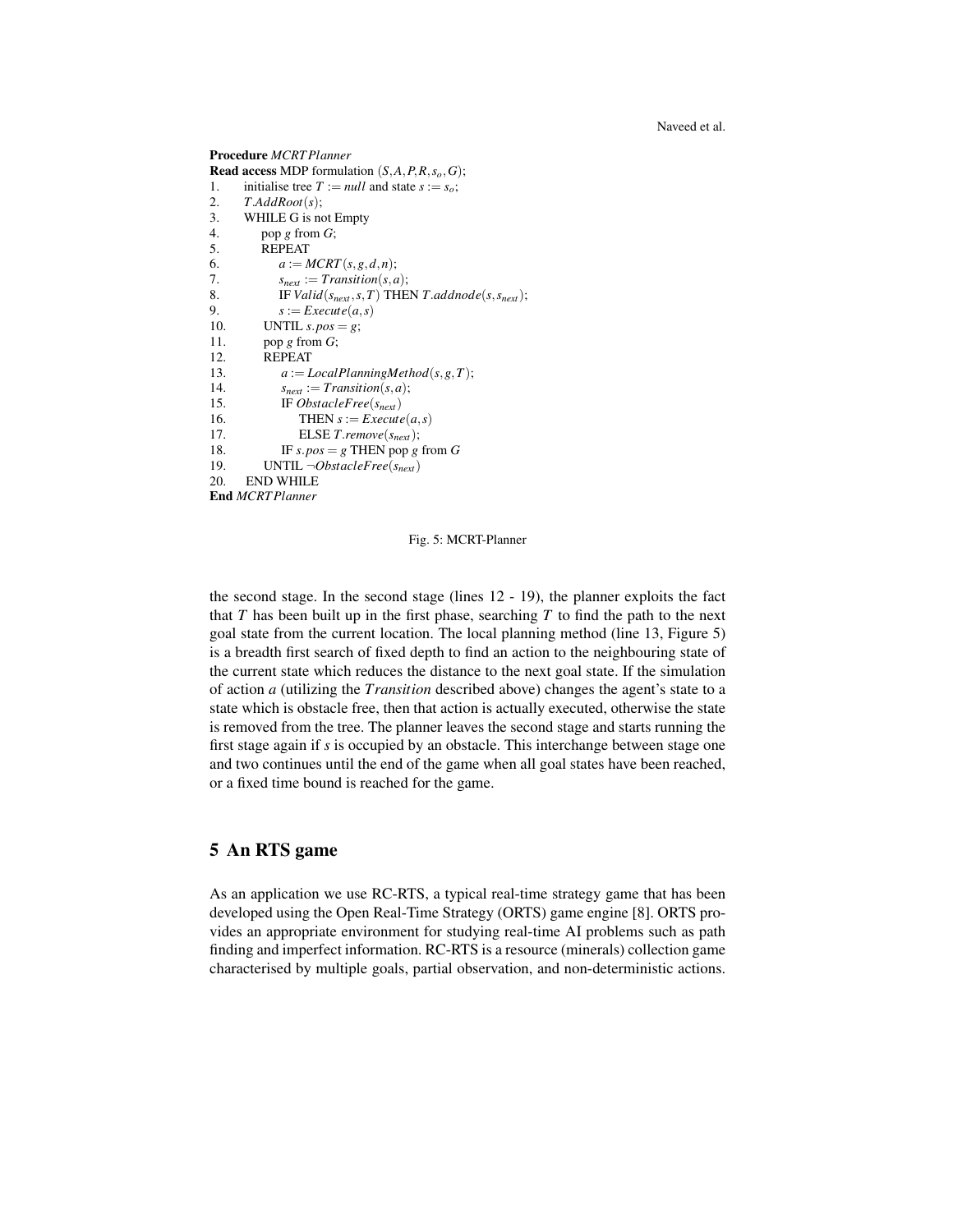Fig. 6 RC-RTS with Map 2.



It incorporates dynamically changing objects (tanks and bugs, which move randomly), and partially known static obstacles (ridges, water ponds, nurseries, geysers, communication towers and military barracks). An AI client controls workers who have to collect the minerals and return them to a control centre. With their vision restricted to only eleven tiles in any direction, they must find a path from their start location to the mineral cluster, pick up ten pieces of the minerals – gaining ten points for doing so – and then find a path from the mineral cluster back to the control centre. A worker who successfully returns minerals to the control centre gets a further twenty points. A sample of the game map is shown in figure 6.

#### 6 Related Work

The path planning problem has been extensively studied in the area of computer games. Optimal path planning approaches like A\* [11], way-points and navigational mesh are not applicable in the RTS games due to the time constraints and incomplete information of the game world. Learning real-time A\* (LRTA)[16] is a real-time heuristic search planner that is designed for solving the planning problems in real-time. LRTA searches for an action using a look-ahead of depth one. LRTA also updates the heuristic value of the current state in a planning episode. The main drawback of LRTA is its easily getting trap into heuristic depression (HD) [13, 12]. HD makes real-time heuristic search get stuck in a small region due to the inappropriate heuristic values of the states in that region. It takes several searching efforts of the planner to escape a HD. The recent variation of LRTA e.g. LRTS [7], LSS-LRTA [15] and aLSS-LRTA [12] have been designed to escape HD. However, these variations require a lot of searching efforts to escape HD or to avoid it. LRTS increases the look-ahead depth to escape from HD. LSS-LRTA\* [15] uses A\* to identify the look-ahead search space of fixed depth in the current vicinity of the planning agent and then updates the heuristic values using Dijkstra's approach [9]. LSS-LRTA is faster than LRTS because it updates the heuristic values of all the edges seen during the look-ahead search. Another notable characteristic of LSS-LRTA is its better per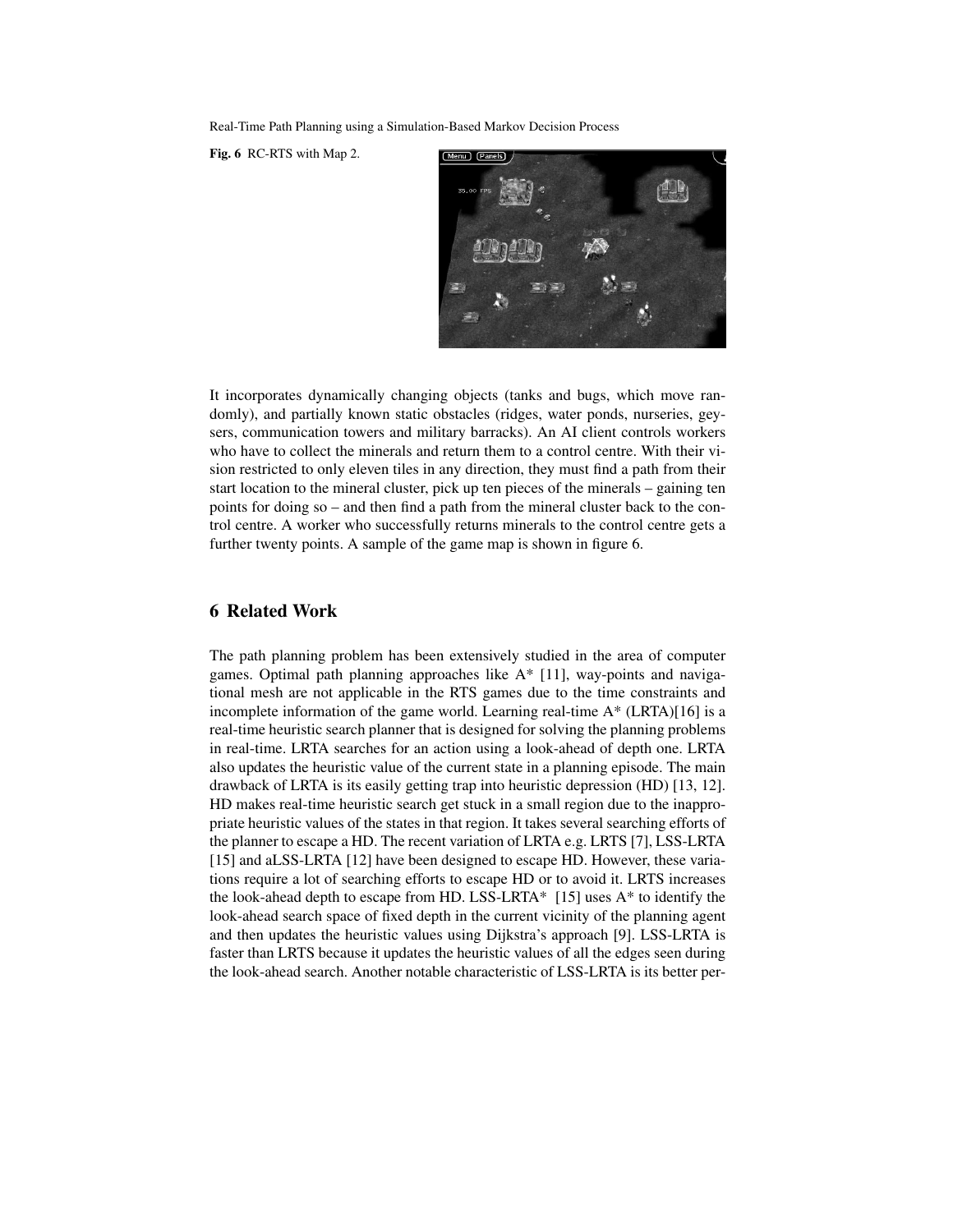formance than D\* Lite on static maps. aLSS-LRTA is a variation of LSS-LRTA that avoids HD by appropriately selecting the best state (in a look-ahead search). However, LSS-LRTA and aLSS-LRTA do not decrease the action costs if required due to a dynamic change in the game world. Due to these drawbacks, LSS-LRTA and its variation can be expensive for path planning in dynamic worlds. MCRT search does not get stuck in small regions due to its exploration capabilities. The action values of a state are decreased or increased by MCRT search according to the current settings of the environment. This makes MCRT search suitable for dynamic worlds. A recent variation of LRTA called Real-Time D\* (RTD\*) [4] handles the problem of the increase and decrease of an edge cost due to the dynamic change in the domain. Real-Time D<sup>\*</sup> uses bidirectional search, combining real-time and dynamic search, which allows it to react to dynamic changes in the world and update the heuristic values accordingly. It seems a promising approach but the main reason for not using RTD\* in our domain is its dependency on backward global search. MCRT is also applicable in the high dimensional search spaces [18] due to its RRT based sampling capabilities.

### 7 Experimental Setup

We have designed a set of experiments which test the MCRT technique against four of its main rivals: RRT, UCT, LSS-LRTA\* and RTDP. Ten tests have been performed on three different game maps; each with a grid of size  $60 \times 60$ . The criteria that we have used to evaluate the performance of each planning method, within the RTS environment are: Score – which measures the total amount of mineral recovered by the workers and Planning Cost – which represents the total number of states visited by the planner during the planning process for the whole game. As success in many games is measured by who gets the highest score, we naturally consider the first of these to be the most important performance indicator. The level of difficulty is controlled by constructing maps with differing numbers of static and dynamic obstacles and by introducing a successively increasing number of narrow passages and ridges. The complexity of the environments created for each of the three test maps used in our experiments are shown in table 1. Each of the plan-

| Map      | <b>Static</b> | Dynamic Narrow Ridges Water<br><b>Obstacles Obstacles Passages</b> |   | Tiles |
|----------|---------------|--------------------------------------------------------------------|---|-------|
| Map 1 12 |               | Q                                                                  |   |       |
| Map 2 16 |               | 10                                                                 | 5 | 3     |
| Map 3 17 |               | 16                                                                 |   |       |

ners (except RRT) require some parameters to be tuned off-line for an application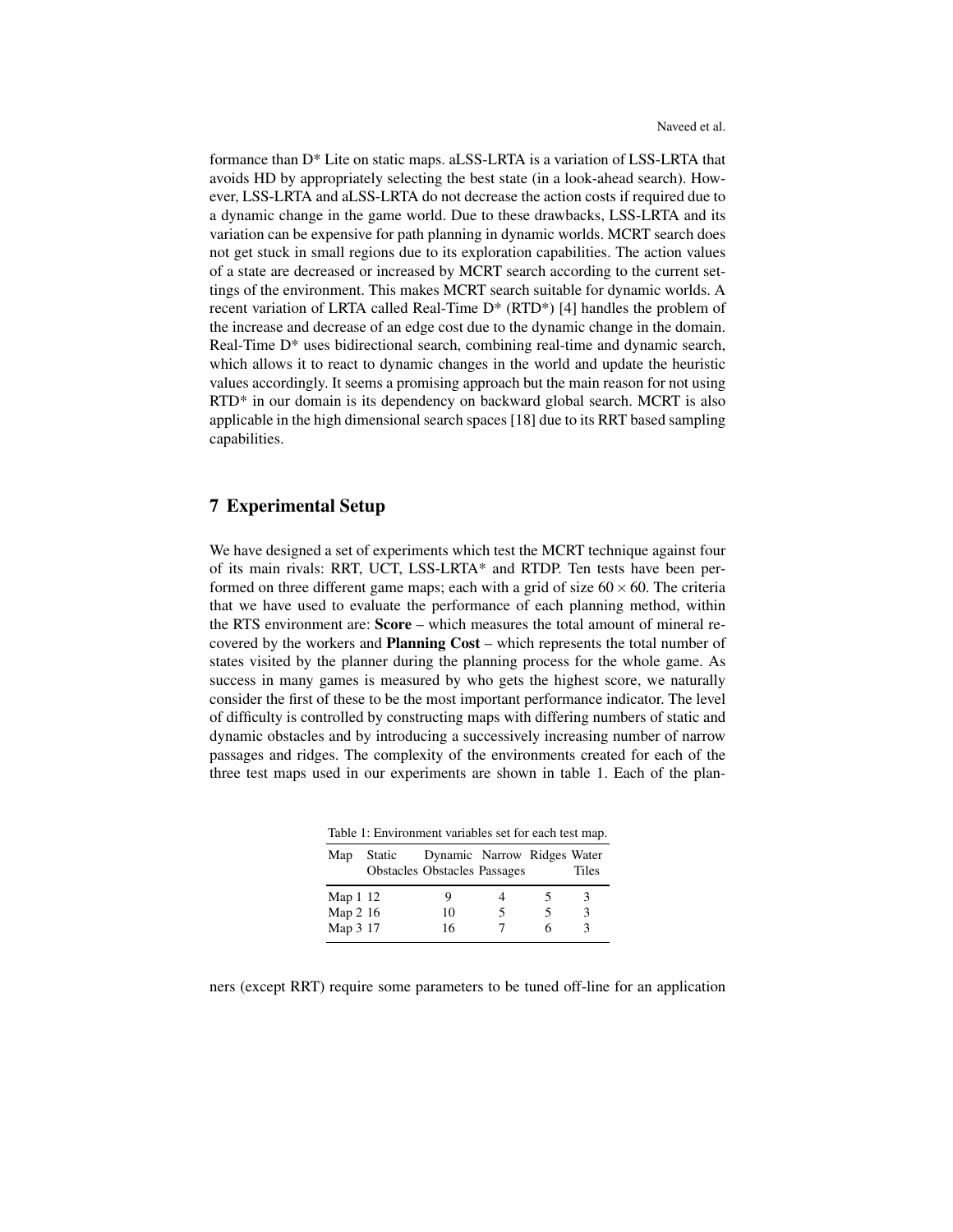domain, and in particular we found that different planners perform better for different look-ahead depths. We decided to make the comparisons between planners with each one performing optimally. For UCT the trade-off parameter  $C_p$  was set to 0.1 (see [14]). A look-ahead depth of four was chosen for MCRT and UCT, a depth of seven for RTDP and a depth of nine for LSS-LRTA\*. In our experiments, RRT has been implemented as detailed in [17]. The RRT structure is expanded heuristically, using random samples, towards a nearest neighbour. We use Euclidean distance as a heuristic to expand the tree. This means that given the current state, a neigbouring state that is nearest to the random state is selected and added into the tree if it is collision free (i.e., not occupied by a static obstacle). Once the first goal is achieved then RRT re-uses the constructed tree to plan the path to subsequent goals (this is a two stage planner similar to MCRT). The resulting tree can be thought of as having a similar structure to that of traditional way-points. For UCT, we have implemented the algorithm given in [14] but with some variations. These variations are made due to the time-constraints and the presence of multiple goals in a planning problem. UCT uses the same reward function as given in MCRT. To reuse the outcomes of previous searches in UCT, the estimated action values for each goal are stored in a separate vector for future use. RTDP is implemented using the details given in [2] and [5]. RTDP formulates the path planning problem as a Markov Decision Process and tunes the policy (a mapping from states to actions) during the online search; we use hash tables to store the policy values. In our implementation, policy values are updated using a fixed number of iterations. Furthermore, we use a frequency based approach given in (3) to measure the probability distribution for RTDP, and Euclidean distance as the initial heuristic in all RTDP simulations. We use two hash tables to store the state values in RTDP - one for each goal in a planning problem - to reuse the efforts done in the previous search. To implement LSS-LRTA\* in RC-RTS, we modify the A\* implementation given with the ORTS download. The priority queue is implemented as a heap. The goal assigning task is simple. Each worker has its own goal. At the start of the game, all workers are assigned the same goal i.e. the minerals. Once a worker reaches the mineral cluster ( and picks them up), the planner changes the goal of the worker to Control Centre and sets a boolean variable as true. This boolean variable is used to decide which data structure (hash tables or vectors) is to use for path planning in the case of UCT, LSS-LRTA and RTDP. If a worker returns to the Control centre, the planner changes the goal of the worker and sets the boolean variable as false.

#### 8 Results

A summary of the scores for each planner in the test games is given in table 2. We can see that in all of the test games, the MCRT technique, with the two-stage planner, achieves better observed scores than the other planners. The use of an incrementally built MCRT tree structure speeds up both the path planning and the motion of the workers. Although the RRT planner also incrementally builds up a similar tree dur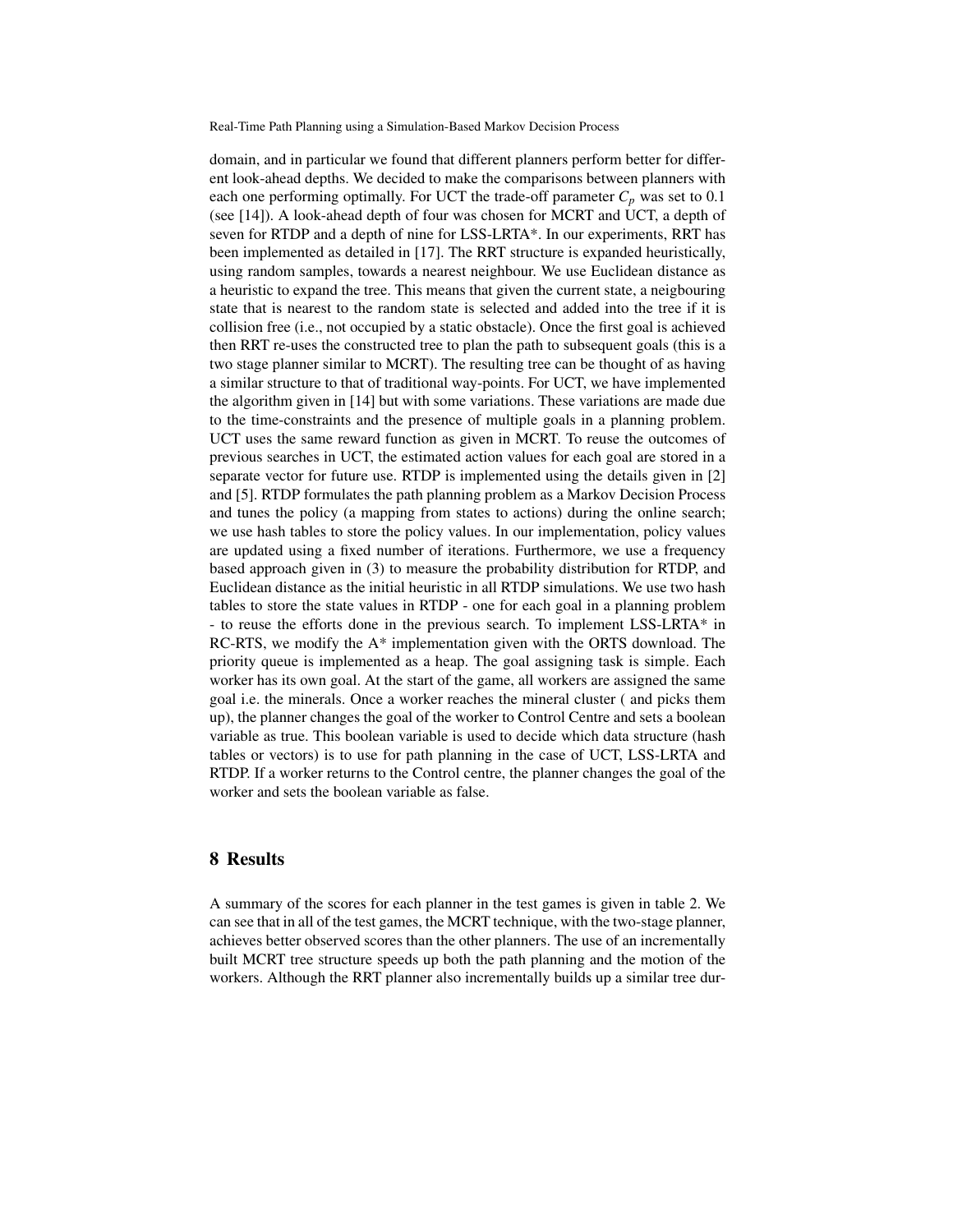ing planning in the first stage, it does not perform the same as MCRT. This is due to the huge size of the tree built by the RRT planner. The MCRT planner adds only the collision-free nodes into the incremental tree if they are found to be promising by the policy roll-out. This reduces the size of the tree structure by keeping the useful nodes only. The small size of the MCRT tree also minimises the time required to update it if the game world is changed during the game play. It is notable that the

Table 2: Scores for each planner on Maps 1-3.

|             |   |     |      |     | Planner Map Minimum Maximum Mean Planner |   |     | Map Minimum Maximum Mean |     |
|-------------|---|-----|------|-----|------------------------------------------|---|-----|--------------------------|-----|
| MCRT 1      |   | 540 | 1130 | 752 | RRT                                      |   | 30  | 210                      | 117 |
|             |   | 170 | 830  | 507 |                                          |   | 30  | 360                      | 179 |
|             | 3 | 280 | 850  | 486 |                                          |   | 10  | 130                      | 72  |
| <b>UCT</b>  |   | 30  | 150  | 80  | LSS-LRTA*                                |   | 190 | 290                      | 230 |
|             | 2 | 0   | 150  | 50  |                                          | 2 | 50  | 160                      | 87  |
|             | 3 | 0   | 160  | 52  |                                          | 3 | 20  | 80                       | 57  |
| <b>RTDP</b> |   | 20  | 110  | 50  |                                          |   |     |                          |     |
|             | 2 | 0   | 70   | 28  |                                          |   |     |                          |     |
|             |   | 0   | 70   | 18  |                                          |   |     |                          |     |

minimum scores of the MCRT planner are higher than the maximum scores of its rivals; the closest rival is LSS-LRTA\*. Furthermore, the deterministic planner LSS-LRTA\* performs better than RRT, UCT and RTDP. This is due to the way in which A\* is used to expand the look-ahead search. Though LSS-LRTA\* has a deterministic approach to path planning, its behaviour looks non-deterministic in our game because of the interleaving of planning and execution and because of its ability to tune the heuristic function through learning. A worker's path that is controlled by the LSS-LRTA\* planner changes its direction of movement when it collides with a tank or other dynamic obstacle. In general, it is observed that the scoring performance of the planners reduces as the difficulty level of the maps increase. The planning cost of the planners for all test games are shown in table 3. We note that MCRT's minimum planning costs are significantly smaller than those of its rivals. This is a result of needing a small amount of search effort for the planner to determine a path plan. The MCRT planner is able to score higher than its rivals, whilst keeping the planning cost low, because of the way in which it uniquely re-uses the outcomes of the previous searching effort. This is achieved through the use of the incrementally built tree (of collision free nodes) which is later re-used by the MCRT planner to achieve subsequent goals. RTDP is also shown to have a reduced planning cost when compared to its rivals. However, we do not see a correspondingly high score as we do with MCRT. The minimum searching efforts by RTDP can be explained by the fact that the RTDP planner explores only a limited part of the state space during the simulations. The reasons for the minimum exploration in this case are i) a greedy action selection approach (i.e., best action) and ii) slow convergence (of the policy values). The average planning cost of MCRT is lower than both RRT and LSS-LRTA\*. The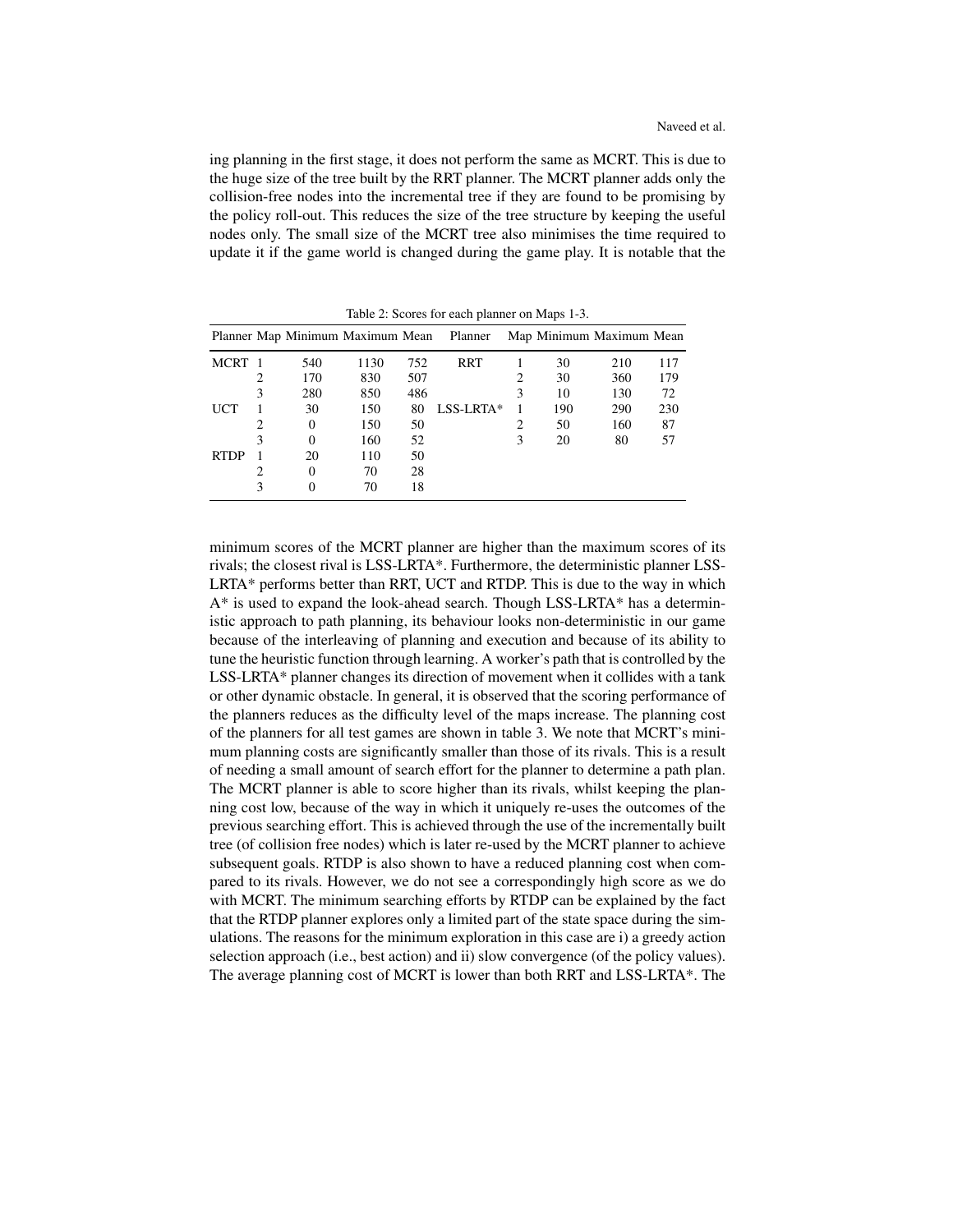|             |   |      | Planner Map Minimum Maximum Mean |      | Planner          |                |      | Map Minimum Maximum Mean |      |
|-------------|---|------|----------------------------------|------|------------------|----------------|------|--------------------------|------|
| <b>MCRT</b> |   | 320  | 1701                             | 994  | <b>RRT</b>       |                | 1257 | 2014                     | 1885 |
|             | 2 | 225  | 1766                             | 1251 |                  | 2              | 1390 | 2005                     | 1812 |
|             | 3 | 288  | 1789                             | 1271 |                  | 3              | 1261 | 2020                     | 1884 |
| <b>UCT</b>  |   | 1064 | 2017                             |      | $1655$ LSS-LRTA* |                | 966  | 1893                     | 1402 |
|             | 2 | 490  | 1765                             | 1287 |                  | $\overline{c}$ | 1512 | 2191                     | 1798 |
|             | 3 | 496  | 1801                             | 1348 |                  | 3              | 1403 | 2208                     | 1637 |
| <b>RTDP</b> |   | 485  | 629                              | 542  |                  |                |      |                          |      |
|             | 2 | 439  | 619                              | 520  |                  |                |      |                          |      |
|             | 3 | 505  | 656                              | 568  |                  |                |      |                          |      |

Table 3: Planning Cost for each planner on Maps 1-3.

RRT planner produces the highest planning cost due to its sampling approach, i.e., exploring the state space based on the random samples. The results also show that the planning cost of MCRT is related to the difficulty level of the map; the higher the difficulty levels the more planning cost it consumes. UCT keeps a balance between the exploration and the exploitation of the actions during the simulations, therefore, its planning cost is smaller than RRT and LSS-LRTA\*. However, we observe from table 3 that the minimum planning cost of UCT has dropped for maps 2 and 3. This is due to the fact that when the complexity of the maps increase (i.e., an increase in static and dynamic obstacles) the planner is more likely to become stuck in local minima. This is further evidenced by the scores shown in table 2, where the zero scores indicate no goals achieved.

## 9 Conclusions

In this paper we have introduced a new real-time path planning algorithm which is aimed at finding paths for agents in applications as typified by real-time strategy games. Here the agents inhabit a world containing obstacles some of which continuously change positions; they have multiple sequential goal states to find, limited time to plan their next move, imperfect information about the effect of their move actions and partial information about the positions of obstacles. Our planner is founded on two key innovations:

- the MCRT search for finding the next action to execute. This technique is based on a fusion of two existing techniques (UCT and rapidly expanding random trees) together with a novel reward function which takes into account the likelihood of collisions along a path

- a two stage structure. During one stage, path finding to solve one goal using the MCRT planner builds up a RRT structure. This is then exploited in a second stage which uses a standard search technique until conditions change to invalidate the RRT, in which case the first stage is re-engaged and the tree restored.